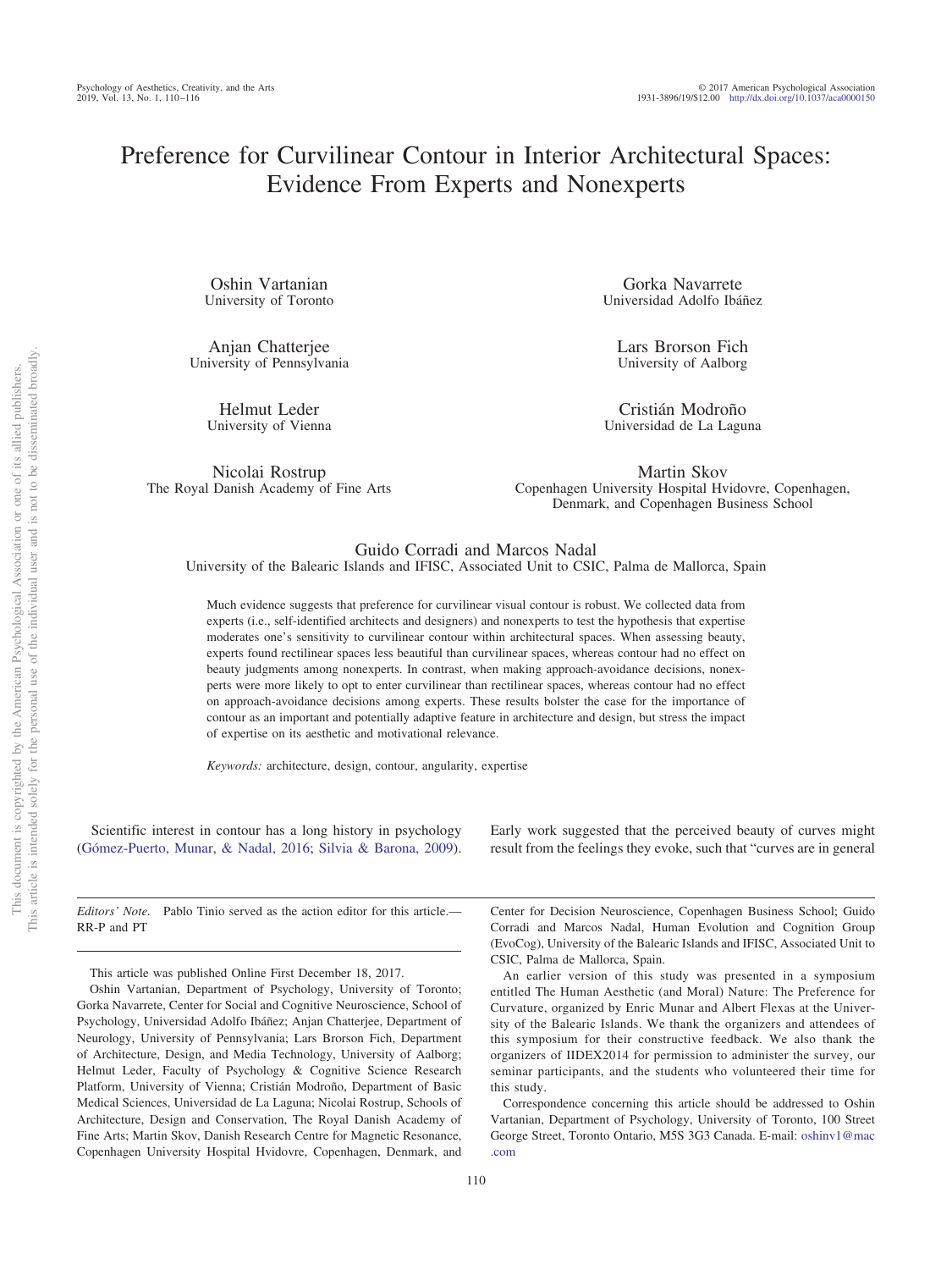*felt* to be more beautiful than straight lines" [\(Gordon, 1909,](#page-5-1) p. 169). The robustness of this effect has now been established across a wide range of stimuli including lines, abstract patterns and geometric figures, as well as real objects [\(Bar & Neta, 2007;](#page-5-2) [Bertamini, Palumbo, Gheorghes, & Galatsidas, 2016;](#page-5-3) [Palumbo &](#page-6-1) [Bertamini, 2016;](#page-6-1) [Salgado-Montejo, Tapia Leon, Elliot, Salgado, &](#page-6-2) [Spence, 2015;](#page-6-2) [Velasco et al., 2016;](#page-6-3) [Westerman et al., 2012\)](#page-6-4). Confirming the findings of early experimentalists, people appear to associate curvilinear contour with positive and pleasant emotions [\(Dazkir & Read, 2012;](#page-5-4) [Leder & Carbon, 2005;](#page-6-5) [Vartanian et al.,](#page-6-6) [2013\)](#page-6-6).

Particularly important is work generalizing this effect across age groups, cultures, and species. Infants look at round shapes for longer periods than angular shapes, suggesting that interest in rounded objects is present early in life [\(Jadva, Hines, & Golom](#page-5-5)[bok, 2010;](#page-5-5) [Quinn, Brown, & Streppa, 1997\)](#page-6-7). In turn, participants from Oaxaca (Mexico) and Bawku (Ghana)—two small-scale societies relatively uninfluenced by western culture— have also been shown to exhibit a preference for objects with curved contours, as have participants from Mallorca (Spain; [Gómez-Puerto et al., in](#page-5-6) [press\)](#page-5-6). Finally, both humans and the great apes prefer objects with curved contour, although in humans the effect is stronger under brief presentations [\(Munar, Gómez-Puerto, Call, & Nadal, 2015;](#page-6-8) see also [Palumbo & Bertamini, 2016\)](#page-6-1), and when the objects are presented as images with low rather than high spatial frequency information [\(Bar & Neta, 2007\)](#page-5-2). Greater viewing time and image detail appear to trigger top-down processes that can alter the initial, rapid response to contour.

# **Contour, Architecture, and Design**

A number of studies have extended this effect to architecture and interior design. In one study, participants exhibited a strong aesthetic preference for airport passenger areas with curvilinear roofs and layouts [\(van Oel & van den Berkhof, 2013\)](#page-6-9), whereas in another study curvilinear interior settings elicited higher degrees of pleasant emotions and a desire to approach those spaces [\(Dazkir &](#page-5-4) [Read, 2012\)](#page-5-4). In turn, using data collected in a functional MRI (fMRI) study, [Vartanian et al. \(2013\)](#page-6-6) demonstrated that curvilinear spaces were more likely to be judged as beautiful and pleasant than rectilinear spaces, and that viewing curvilinear spaces activated the anterior cingulate cortex—a structure in the brain's core emotion network that is responsive to the reward properties and emotional valence of objects. Thus, affect appears to contribute to aesthetic preference for curvilinear spaces. However, in [Vartanian et al.'s](#page-6-6) [\(2013\)](#page-6-6) study contour had no effect on approach-avoidance decisions, suggesting that curvilinear contour might not necessarily increase one's motivation to enter a space.

#### **Individual Differences**

Recently researchers have begun to examine whether preference for curved design is moderated by individual differences known to be relevant in aesthetic choices. [Cotter, Silvia, Bertamini,](#page-5-7) [Palumbo, and Vartanian \(2017\)](#page-5-7) investigated the effects of artistic expertise [\(Smith & Smith, 2006\)](#page-6-10) and openness to experience (using multiple measures including NEO-FFI, [Costa & McCrae,](#page-5-8) [1992\)](#page-5-8) on aesthetic preference using two sets of stimuli: abstract unfamiliar shapes consisting of randomly generated polygons, and circles and hexagons from the Preference for Balance Test [\(Wilson](#page-6-11) [& Chatterjee, 2005\)](#page-6-11). In addition, for each stimulus they collected data on both pleasantness as well as interest because low-level features of visual stimuli such as complexity and familiarity have been shown to affect those responses differently [\(Berlyne, 1971;](#page-5-9) Marković, 2012; [Silvia & Kashdan, in press\)](#page-6-13). Consistent with previous studies, the results demonstrated that people found curved stimuli more pleasant than angular stimuli. In terms of individual differences, earlier studies had shown that in comparison to novices, experts in the visual arts are affected less by low-level visual features and more by compositional and historical features of artworks (e.g., [Cleeremans, Ginsburgh, Klein, & Noury, 2016;](#page-5-10) [Locher, 1996;](#page-6-14) [Lundy, 2010;](#page-6-15) [Parsons, 1987;](#page-6-16) [Silvia, 2013\)](#page-6-17). Thus, [Cotter et al. \(2017\)](#page-5-7) expected to observe an attenuated sensitivity to contour among experts. In fact, the opposite pattern was observed: when the stimuli consisted of abstract unfamiliar shapes, individuals higher in artistic expertise or openness to experience showed greater preference for curved over angular stimuli. This pattern was not evident for the special case of circles and hexagons, likely because such stimuli are accompanied by a set of established semantic associations (e.g., valence) that are known to take precedence over curvature [\(Leder, Tinio, & Bar, 2011\)](#page-6-18). The results of [Cotter et al. \(2017\)](#page-5-7) demonstrated that individual differences relevant to aesthetics such as artistic expertise and openness to experience play a role in moderating the effect of contour on preference—insofar as the ratings concern pleasantness. In contrast to pleasantness ratings, contour had no effect on interest ratings. Given that interest's physiological and expressive components are associated with approach-oriented action [\(Libby, Lacey, & Lacey,](#page-6-19) [1973;](#page-6-19) [Silvia, 2008\)](#page-6-20), the results of [Cotter et al. \(2017\)](#page-5-7) suggest that despite increasing one's assessment of an object as pleasant, contour might not necessarily increase one's propensity to approach  $it<sup>1</sup>$ . In this sense, their results are consistent with the findings of [Vartanian et al. \(2013\)](#page-6-6) who also found a dissociation between the effects of contour on beauty judgments versus approach-avoidance decisions.

#### **Present Study**

Here we tested the hypothesis that under free viewing conditions, the effect of contour on aesthetic judgments and approachavoidance decisions would be moderated by expertise in architecture and design. Whereas in previous work the effect of expertise on preference for contour had been assessed using domain-general measures of artistic expertise and experience [\(Cotter et al., 2017\)](#page-5-7), here we asked people who self-identified as architects and designers on the one hand, and participants with no expertise in these fields on the other, to rate pictures of spaces varying in contour as beautiful or not beautiful, and to decide whether they would opt to enter or exit them. We opted to focus on beauty judgments for the sake of consistency with [Vartanian et al. \(2013\),](#page-6-6) with the understanding that beauty judgments represent one of many types of

<sup>&</sup>lt;sup>1</sup> Here it is important to note that we do not consider interest and approach-avoidance to be identical constructs. Specifically, according to functional approaches, emotions help people manage fundamental goals [\(Lazarus, 1991\)](#page-6-21). One of interest's functions is perceived to be the motivation to explore [\(Silvia, 2008\)](#page-6-20). In this sense interest can be perceived as a precursor to approach behavior, but not identical to it.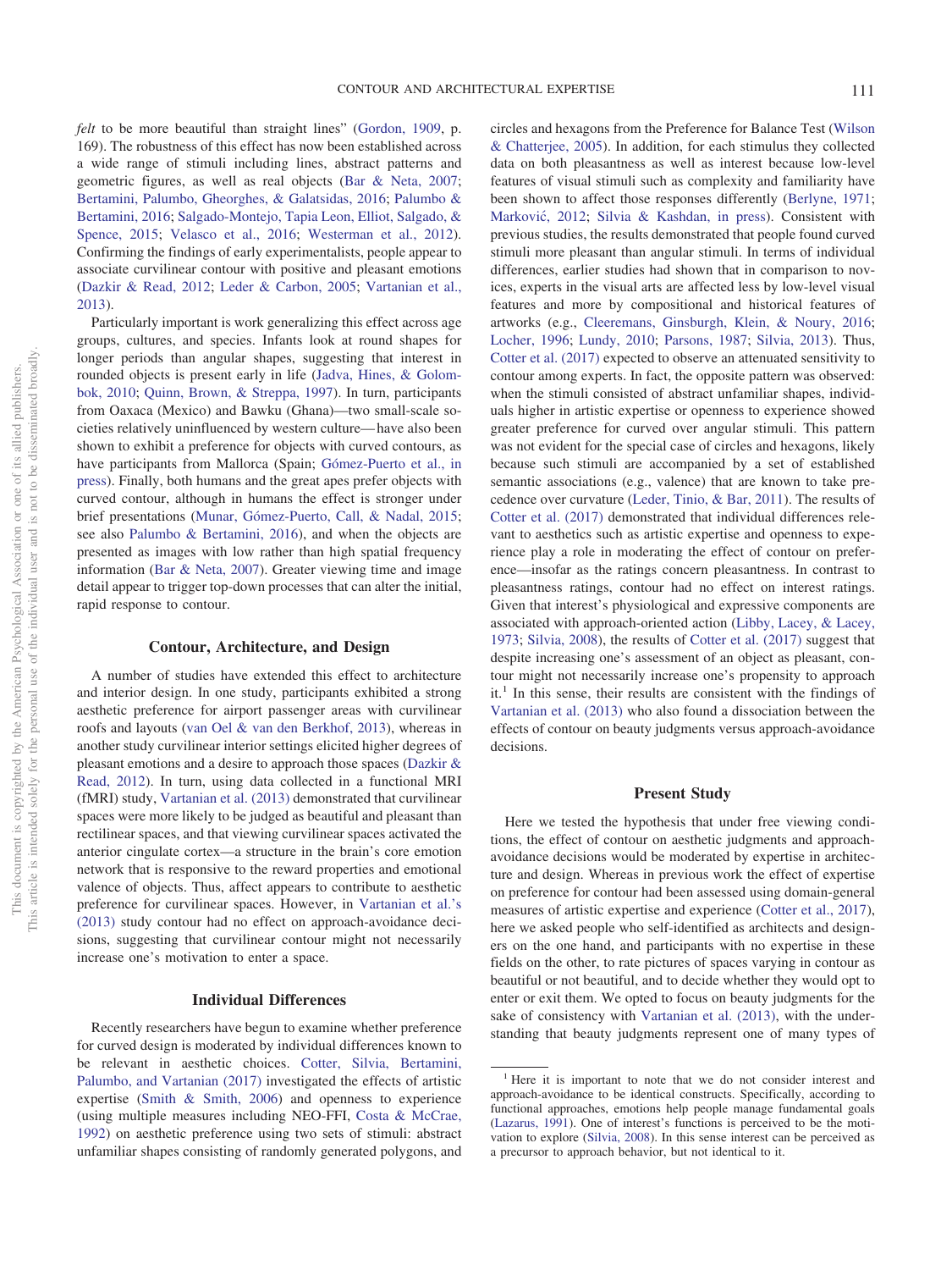judgment that one can focus on in studies of aesthetic choice (e.g., liking, preference; see [Leder, Augustin, & Belke, 2015\)](#page-6-22).

Of course, degree of expertise in architecture can vary greatly, ranging from people who are registered and practicing architects and/or designers to people who do not hold a degree in architecture, but share an interest in the built environment as a professional colleague, enthusiast or student of architecture and design. This explains an important distinction in the literature between experts and *quasi-experts*— defined as people with some but not the highest level of background and training in the domain [\(Kozbelt &](#page-6-23) [Kaufman, 2014;](#page-6-23) see also [Silvia, 2006\)](#page-6-24). This difference between experts and nonexperts is also reflected in the membership categories of the *American Institute of Architects* (AIA; see [Vartanian](#page-6-25) [et al., in press\)](#page-6-25). In the present study the expert group consisted exclusively of participants who self-identified as architects or designers. In other words, they can be considered experts rather than quasi-experts.

Indeed, architects and nonarchitects have been shown to differ in their affective responses when assessing the aesthetic value of buildings [\(Kirk, Skov, Christensen, & Nygaard, 2009\)](#page-6-26), although whether such expertise-related differences are influenced by contour remains unknown. We predicted that when the task is to judge the beauty of spaces, contour would have a greater effect on judgments in experts than nonexperts (H1). This would extend the findings of [Cotter et al. \(2017\)](#page-5-7) to the domain of architecture and design by demonstrating greater sensitivity to contour among experts when judging beauty. In contrast to beauty judgments, however, we did not have a strong a priori prediction regarding how expertise would moderate willingness to enter or exit spaces. Given that in people with no expertise in architecture or design, contour had been shown not to affect approach-avoidance decisions [\(Vartanian et al., 2013\)](#page-6-6), coupled with the insensitivity of interest ratings to contour, artistic expertise, or openness to experience [\(Cotter et al., 2017\)](#page-5-7), we did not expect to find an effect of contour on willingness to enter or exit spaces in people with or without expertise in architecture and design (Hypothesis 2 [H2]).

#### **Method**

The study received formal approval from the organizers of IIDEX2014—Canada's largest annual design and architecture exposition and conference in 2014. It also received ethics clearance from the institutional review board of the University of the Balearic Islands.

#### **Participants**

Data were collected from two groups of participants. One, the expert group, consisted of people with professional expertise in the design of interior or exterior architectural spaces. In other words, everyone in the expert group self-identified as an architect or a designer at the time of the study. The other, the nonexpert group, included people with no expertise—professional or otherwise—in the design of interior or exterior architectural spaces.

**Expert group.** This group included 71 designers and architects (sex: 45 female, 21 male, 5 unspecified; education (completed): 14 college, 43 undergraduate, 12 graduate school, 2 unspecified; age:  $80\%$  in the  $21-60$  range) who attended a seminar conducted by the first author entitled *Neuroscience of Design* at IIDEX2014. Everyone in this group self-identified as an architect or a designer at the time of the study. Upon arrival at the seminar site attendees had the option of collecting a booklet at the entrance that included the experimental material, including instructions. Prior to the start of the seminar attendees who consented to the use of their data for analysis were asked to deposit their booklets into a cardboard box. The cardboard box was collected by an IIDEX2014 employee prior to the beginning of the aforementioned seminar.

**Nonexpert group.** This group included 71 undergraduate and graduate students (sex: 45 female, 26 male; education (completed): 66 college, 4 undergraduate, 1 graduate school; age: 87% in the 21– 60 range) attending psychology, education, and pedagogy courses at the University of the Balearic Islands. Participants in this group were not familiar with the principles of interior or exterior architecture or design, nor had they taken part in any art history courses. Participants were approached in the institution's halls and invited to take part in the study. No reward of any kind was given for their participation.

#### **Materials and Procedure**

Each participant rated the same eight images, selected from the larger pool administered in [Vartanian et al. \(2013\).](#page-6-6) Each stimulus was printed on a separate page in a booklet. All stimuli appeared in color. There was no time limit to registering a response.

Four images were rated on a dichotomous beauty scale (beautiful–not beautiful) and four images on a dichotomous willingness to enter scale (enter– exit). The decision to use dichotomous scales for each dependent variable was made because the same scales had been used in [Vartanian et al. \(2013\)](#page-6-6) to collect data from the same subset of stimuli. The order of beauty and willingness to enter blocks within the booklets was counterbalanced across participants. The assignment of the two sets of four images within the beauty and willingness to enter blocks was counterbalanced across participants.

## **Results**

#### **Analytic Approach**

We analyzed the effects of interior space contour (curvilinear vs. rectilinear) and expertise (nonexpert vs. expert participants), taking into account task order (beauty first vs. willingness to enter first) on participants' responses in the beauty judgment and willingness to enter tasks using generalized linear mixed effects models [\(Hox, 2010;](#page-5-11) [Snijders & Bosker, 2012\)](#page-6-27). This method accounts simultaneously for the between-subjects and within-subjects effects of the independent variables [\(Baayen, Davidson, & Bates,](#page-5-12) [2008\)](#page-5-12). It is thus especially suitable for studies of aesthetics, where people may differ considerably in their responses to different stimuli [\(Brieber, Nadal, Leder, & Rosenberg, 2014;](#page-5-13) [Cattaneo et al.,](#page-5-14) [2015;](#page-5-14) [Silvia, 2007\)](#page-6-28). For this study, linear mixed effects models were used to analyze the impact of contour, and expertise, as well as their interaction, on beauty and enter-exit responses. Additionally, to control for the effects of task order, we also included this variable in both models (beauty judgment and willingness to enter). All predictor variables were categorical, and the reference levels were nonexpert for expertise, rectilinear for contour, and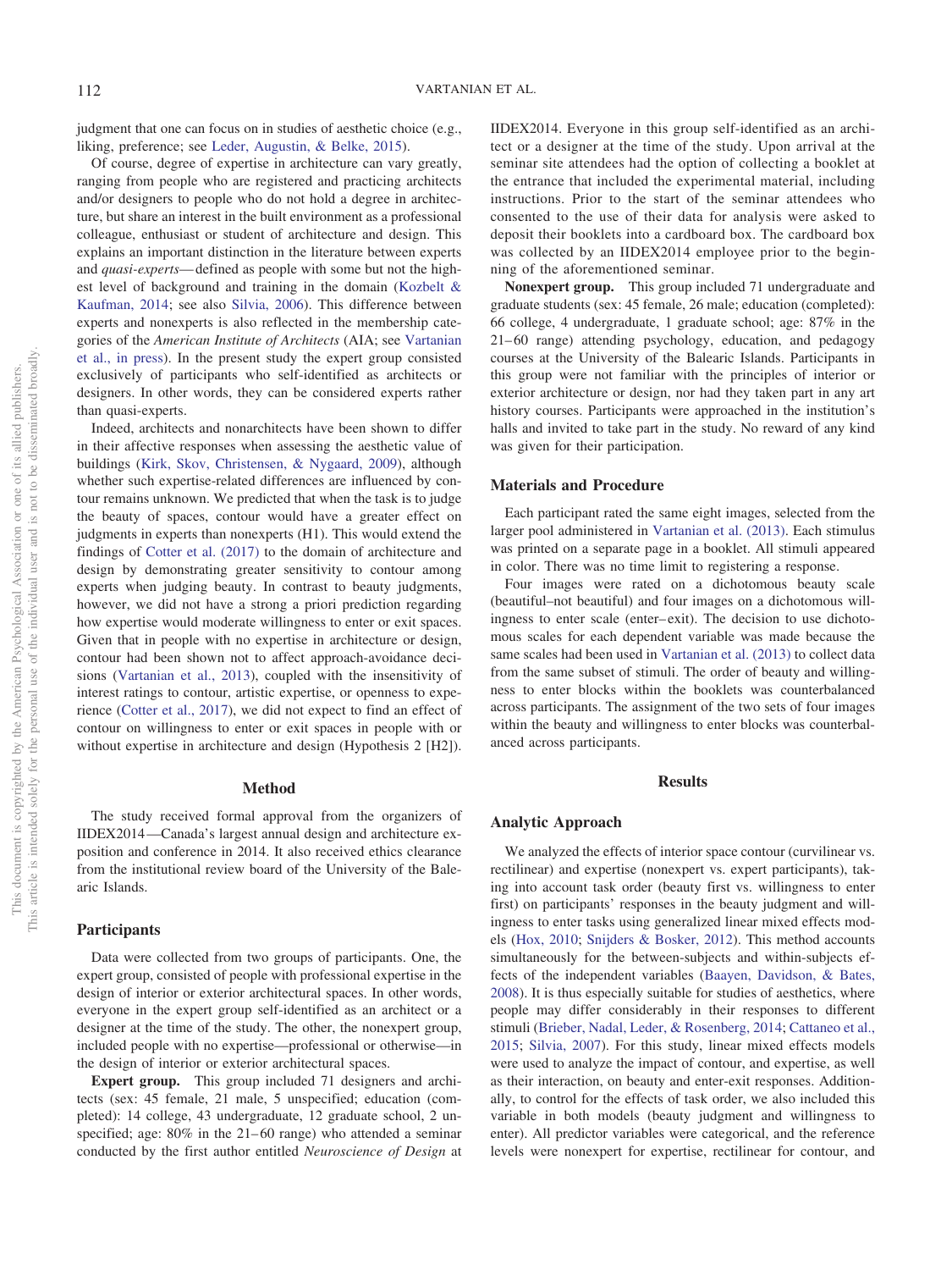beauty– enter for task order. All predictor variables were successive difference coded. In setting up the model, we followed [Barr, Levy, Scheepers, and Tily's \(2013\)](#page-5-15) guidelines. They suggested modeling the maximal random effects structure justified by the experimental design, which, in addition to avoiding the loss of power and reducing Type I error, enhances the possibility of generalizing results to other participants and stimuli. Thus, both models included the interaction between contour and expertise, as well as the control variable task order, as fixed effects, and random intercepts and slope for contour within participants. All analyses were carried out within the R environment for statistical computing [\(R Development Core](#page-6-29) [Team, 2008\)](#page-6-29), using the glmer() function of the lme4 package [\(Bates, Maechler, & Bolker, 2013\)](#page-5-16). The lmerTest package [\(Kuznetsova, Brockho, & Christensen, 2012\)](#page-6-30) was used to estimate the *p* values for the *t* test based on the Satterthwaite approximation for degrees of freedom.

# **Beauty**

The model revealed a significant main effect of contour  $(b =$  $.847, z = 4.856, p < .001$ , indicating that there was a significantly higher probability for participants to find curvilinear interior spaces (.65, 95% CI [.59, .70]) beautiful than rectilinear interior spaces (.44, 95% CI [.38, .50]). There was also a significant main effect of expertise  $(b = -.403, z = 2.311, p = .021)$ , indicating that nonexpert participants were more likely to rate the images as beautiful (.60, 95% CI [.54, .66]) than expert participants (.50, 95% CI [.44, .56]). However, these main effects were qualified by a significant interaction between contour and expertise  $(b = .870, )$  $z = 2.493$ ,  $p = .013$ ), indicating that the effect of contour was weaker for nonexpert participants than for expert participants (see [Figure 1\)](#page-3-0). Specifically, the difference between nonexpert participants' responses to curvilinear (.65, 95% CI [.57, .72]) and rectilinear (.55, 95% CI [.46, .63]) interior spaces did not differ from each other  $(b = .412, z = 1.691, p = .091)$ . In contrast, expert participants regarded as beautiful a significantly greater proportion  $(b = 1.282; z = 5.134; p < .001)$  of curvilinear interior spaces (.66, 95% CI [.57, .73]) than rectilinear interior spaces (.35, 95% CI [.27, .43]). Task order had no effect on participants' responses in the beauty task  $(b = -.002, z = 0.140, p = .889)$ . An analysis using Cook's D found no outlier or influential cases among participants.

#### **Willingness to Enter**

The linear mixed effects model revealed a significant main effect of contour ( $b = .461$ ,  $z = 2.646$ ,  $p = .008$ ), indicating that participants were significantly more likely to opt to enter curvilinear interior spaces (.66, 95% CI [.60, .71]) than rectilinear interior spaces (.55, 95% CI [.49, .60]). The main effect of expertise was not significant  $(b = -.290, z = 1.665, p = .096)$ . However, the main effect of contour was qualified by a significant interaction between contour and expertise ( $b = -.865$ ,  $z = 2.482$ ,  $p = .013$ ), indicating that the effect of contour was weaker for expert than for nonexpert participants (see [Figure 2\)](#page-4-0). Specifically, the difference between expert participants' responses to curvilinear (.57, 95% CI [.49, .65]) and rectilinear (.56, 95% CI: .48, .64]) interior spaces was not significant  $(b = .031, z = 0.126, p = .899)$ . In contrast, nonexpert participants were willing to enter a significantly greater proportion ( $b = .894$ ,  $z = 3.529$ ,  $p < .001$ ) of curvilinear interior spaces (.73, 95% CI [.65, .80]) than rectilinear interior spaces (.53, 95% CI: [.45, .61]). Task order had no effect on participants' responses to the enter task ( $b = .004$ ,  $z = 0.024$ ,  $p = .981$ ). Again, an analysis of outlier and influential cases using Cook's D identified no such cases.



<span id="page-3-0"></span>*Figure 1.* Effect of contour on beauty judgments of architectural spaces. This graphic was created using package yarrr [\(Phillips, 2017\)](#page-6-31). See the online article for the color version of this figure.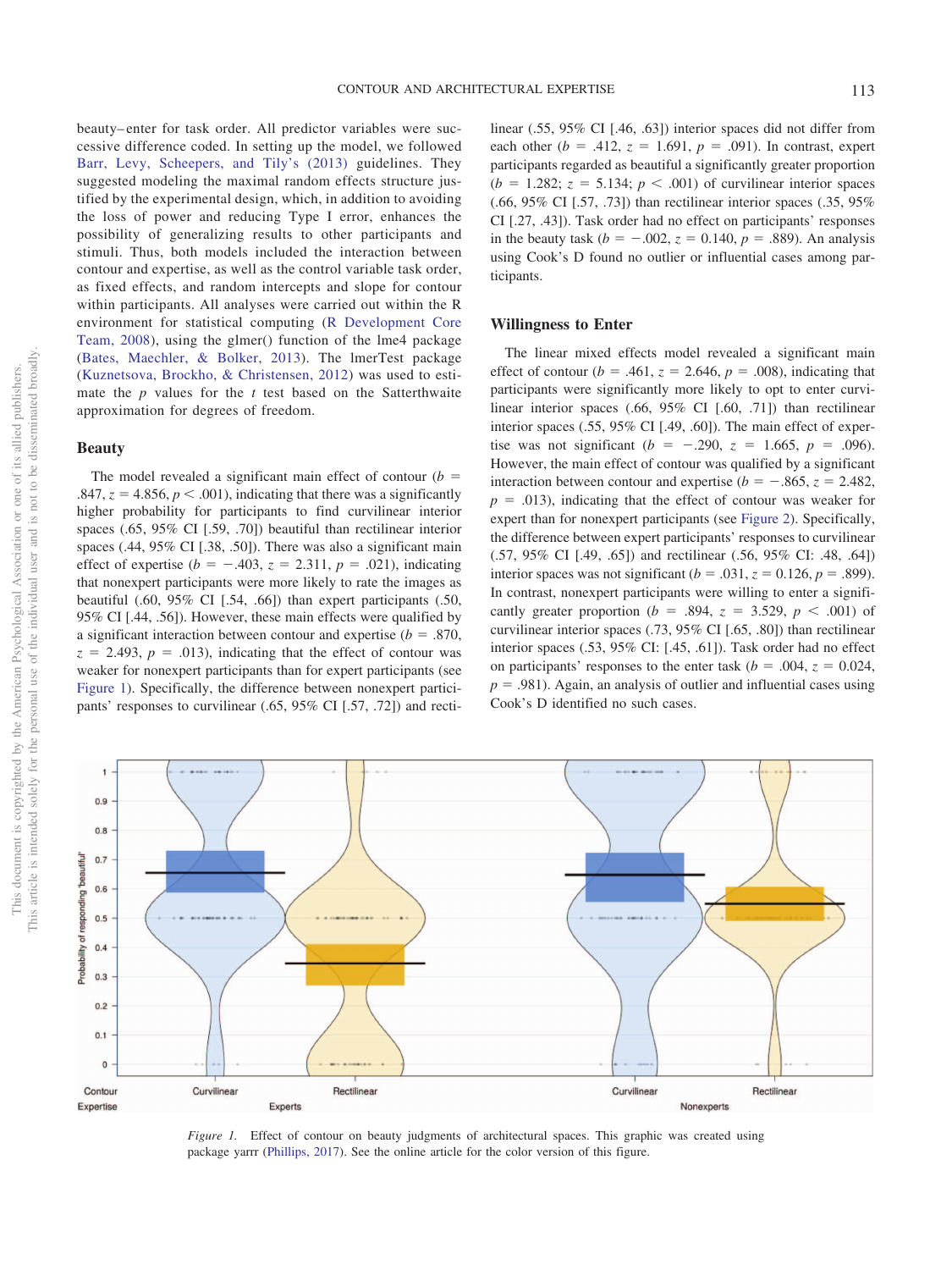

<span id="page-4-0"></span>*Figure 2.* Effect of contour on willingness to enter architectural spaces. This graphic was created using package yarrr [\(Phillips, 2017\)](#page-6-31). See the online article for the color version of this figure.

## **Discussion**

People prefer curvilinear over rectilinear contours across a remarkably diverse set of stimuli (see [Gómez-Puerto et al., 2016;](#page-5-0) [Silvia & Barona, 2009\)](#page-6-0). Recent work suggests that preference for curvilinear contour is moderated by individual differences relevant to aesthetics, such as artistic expertise and openness to experience [\(Cotter et al., 2017\)](#page-5-7). Specifically, people with greater levels of artistic expertise and openness to experience are more sensitive to the effect of contour when judging the pleasantness of abstract unfamiliar shapes. Building on recent findings, our aim in the present study was to determine whether preference for curvilinear contour would be similarly moderated by expertise in architecture and design, and whether expertise in this domain would also moderate willingness to enter spaces.

Across all participants, our results replicated previous findings by demonstrating that people find curvilinear spaces more beautiful than rectilinear spaces. In addition, unlike what was observed in a previous study involving architectural stimuli [\(Vartanian et al.,](#page-6-6) [2013\)](#page-6-6), the present results also demonstrated that nonexpert participants were more likely to indicate a willingness to enter curvilinear than rectilinear spaces. Our results also showed that expertise fundamentally moderates both beauty judgments and the willingness to enter spaces, and that it impacts these choices in dissociable ways. When assessing beauty, experts were more sensitive to contour than nonexperts. Specifically, as predicted (i.e., Hypothesis 1), experts in architectural design found rectilinear spaces less beautiful than curvilinear ones, while contour had no effect on judgments of beauty among nonexperts (see [Figure 1\)](#page-3-0). There could be different reasons that underlie experts' greater sensitivity to contour in the context of judging beauty. One possibility is that as designers of spaces, contour is a more salient variable to architects and designers than it is to nonexpert participants. Another possibility is that among experts, greater sensitivity to contour could be a function of negative associations toward rectilinear contours (see [Bertamini et al., 2016;](#page-5-3) [Palumbo, Ruta, & Bertamini, 2015\)](#page-6-32), honed through professional practice and training. Importantly, these two possibilities are not mutually exclusive, and their relative contributions can be examined in future studies.

In contrast, contrary to our expectation (H2), when participants were asked to indicate their willingness to enter or exit the depicted spaces, contour had a large influence on nonexperts' responses but no effect on experts' responses (see [Figure 2\)](#page-4-0). In terms of approach-avoidance decisions, these results demonstrate that participants with no formal training in architecture and design are affected more than experts by the affordances of curvilinear contour. The reason for this difference is not clear. Perhaps when prompted to make an enter-exit decision, the functionality or usability of a space becomes the relevant frame for choice for nonexpert participants. Experts may be trained to view images of architectural spaces dispassionately and be less subject to implicit behavioral biases rendered by their visual features (see [Woods,](#page-6-33) [Kranjec, Lehet, & Chatterjee, 2015\)](#page-6-33).

Interestingly, unlike what was observed in [Vartanian et al.](#page-6-6) [\(2013\),](#page-6-6) whereas contour did not influence nonexperts' choices in the beauty judgment condition, it had a large influence on their choices in the approach-avoidance condition. A number of methodological considerations could account for these differences. First and foremost, in [Vartanian et al. \(2013\)](#page-6-6) the response window was limited to three seconds, whereas in the present study there was no time limit for making choices. It is possible that greater viewing time might trigger top-down processes that can alter the initial, rapid response to contour (see [Munar, Gómez-Puerto, López-](#page-6-34)[Navarro, & Nadal, 2014\)](#page-6-34), and that the direction of this alteration might vary as a function of the task under consideration (i.e., beauty judgment vs. approach-avoidance decisions). In addition, the two studies differed in the number of stimuli presented to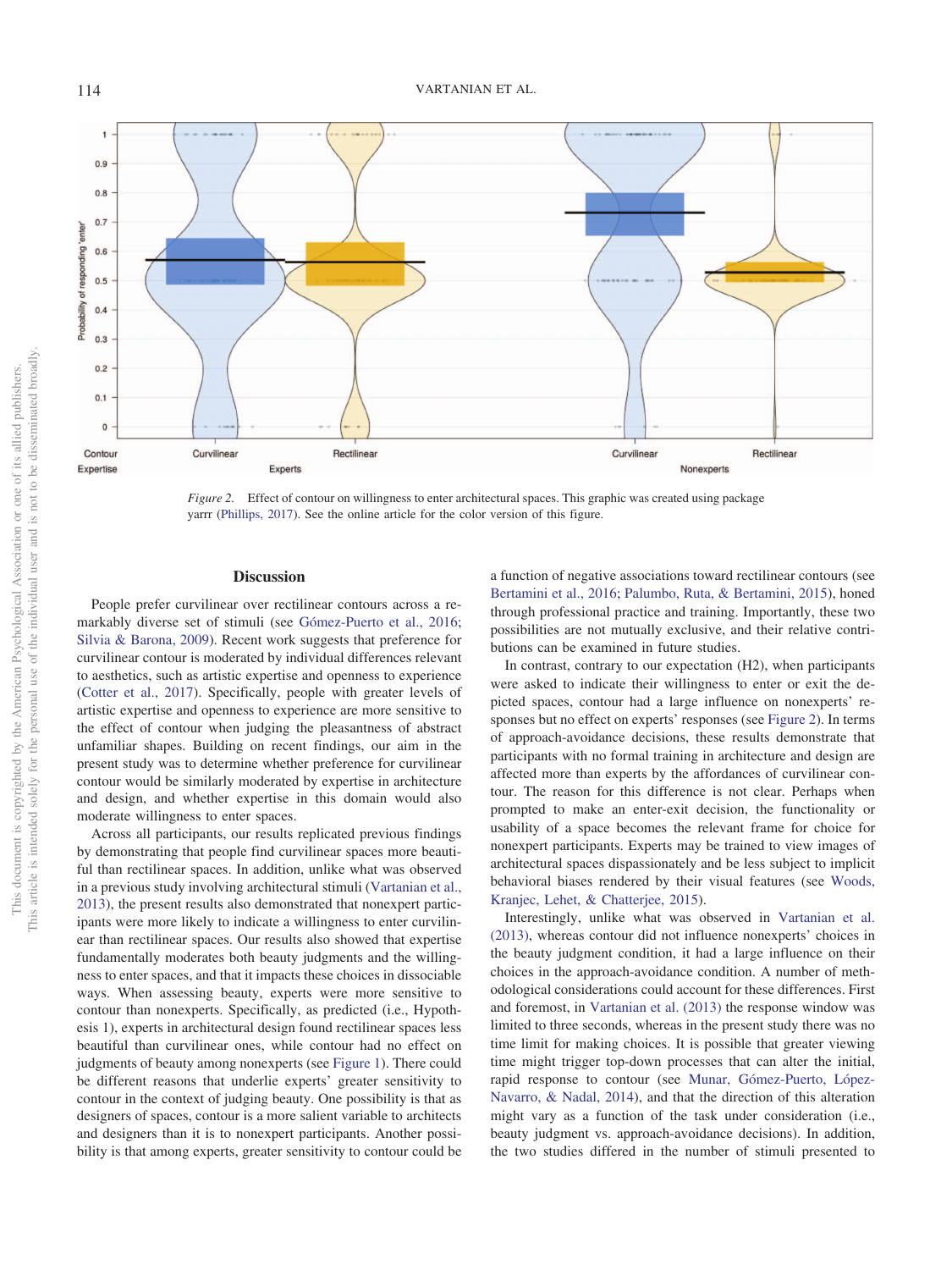the participants (i.e., 200 vs. 8), as well as the settings in which the data were collected (i.e., inside the fMRI vs. IIDEX and the University of the Balearic Islands). Our findings suggest that despite its relative robustness, the effect of contour remains sensitive to methodological variations.

An important question that remains unanswered is why people prefer curvilinear contour across studies. In their comprehensive review of this literature, [Gómez-Puerto et al. \(2016\)](#page-5-0) identified several sources (and related mechanisms and processes) that could contribute to preference for curvature. They noted that explanations offered to date could be broadly categorized under sensorimotor-based explanations and appraisalbased explanations. According to the former "preference for curvature derives from the way in which physical properties of curved stimuli directly interact with specific characteristics of the sensorimotor system" [\(Gómez-Puerto et al., 2016,](#page-5-0) p. 2). In other words, we owe our preference for curvature to a coupling between this perceptual feature (i.e., curved configuration) and sensorimotor processes attuned to it in the brain. In contrast, appraisal-based explanations have emphasized the ways in which nonrepresentational semantic meaning associated with curvature can implicitly or explicitly elicit emotional evaluations in people. As noted by [Gómez-Puerto et al. \(2016\),](#page-5-0) whereas sensorimotor-based explanations have come in many different varieties—focusing on movement, neural activity, fluency, and gestalt principles—appraisal-based explanations show more consistency and thematic uniformity across studies. Nevertheless, there is some supporting evidence in favor of both categories of explanations, and additional research is needed to isolate the mechanism(s) responsible for the observed effect.

A number of limitations must be taken into account when evaluating the results of the present study. First and foremost, our data were collected from a relatively small number of stimuli. The main reason for our decision to limit the number of stimuli was to facilitate data collection from architects and designers outside of the laboratory setting. As such, the reliability of the results reported here must be determined in future studies involving a larger number of stimuli. Second, in the present study we opted to use dichotomous scales to collect data on beauty judgments and approach-avoidance decisions. Past research in this area has employed a wide variety of response options, including dichotomous scales (e.g., [Vartanian et al.,](#page-6-6) [2013\)](#page-6-6) as well as scales with more gradations [\(Cotter et al.,](#page-5-7) [2017\)](#page-5-7). Arguably, more fine-grained responses could be collected based on scales that offer more than two options, although the effect that a different scale might have on the pattern of results observed here would have to be examined empirically in the future. Finally, despite using a similar procedure, the context within which data were collected from experts and nonexperts also varied. Future studies could aim to collect data from both groups under identical conditions to minimize possible contextual effects on the outcomes of interest.

In sum, whereas the contour of interior architectural spaces seems to be more relevant to experts in terms of this feature's aesthetic impact, it seems to be more relevant to nonexperts in terms of its motivational impact. Thus, expertise in interior architecture appears to heighten contour's status as a design feature, but attenuates the role it plays in approach-avoidance decisions. Altogether, our results bolster the case for the importance of contour as an important and potentially adaptive visual feature in architecture and design, but also stress the impact that expertise has on its aesthetic and motivational relevance.

#### **References**

- <span id="page-5-12"></span>Baayen, R. H., Davidson, D. J., & Bates, D. M. (2008). Mixed-effects modeling with crossed random effects for subjects and items. *Journal of Memory and Language, 59,* 390 – 412. [http://dx.doi.org/10.1016/j.jml](http://dx.doi.org/10.1016/j.jml.2007.12.005) [.2007.12.005](http://dx.doi.org/10.1016/j.jml.2007.12.005)
- <span id="page-5-2"></span>Bar, M., & Neta, M. (2007). Visual elements of subjective preference modulate amygdala activation. *Neuropsychologia, 45,* 2191–2200. <http://dx.doi.org/10.1016/j.neuropsychologia.2007.03.008>
- <span id="page-5-15"></span>Barr, D. J., Levy, R., Scheepers, C., & Tily, H. J. (2013). Random effects structure for confirmatory hypothesis testing: Keep it maximal. *Journal of Memory and Language, 68,* 255–278. [http://dx.doi.org/10.1016/j.jml](http://dx.doi.org/10.1016/j.jml.2012.11.001) [.2012.11.001](http://dx.doi.org/10.1016/j.jml.2012.11.001)
- <span id="page-5-16"></span>Bates, D., Maechler, M., & Bolker, B. (2013). *lme4: Linear mixed-effects models using S4 classes, R package version 0.999999 –2*. Retrieved from <http://cran.rproject.org/web/packages/lme4/index.html>
- <span id="page-5-9"></span>Berlyne, D. E. (1971). *Aesthetics and psychobiology*. New York, NY: Appleton-Century-Crofts.
- <span id="page-5-3"></span>Bertamini, M., Palumbo, L., Gheorghes, T. N., & Galatsidas, M. (2016). Do observers like curvature or do they dislike angularity? *British Journal of Psychology, 107,* 154 –178. <http://dx.doi.org/10.1111/bjop.12132>
- <span id="page-5-13"></span>Brieber, D., Nadal, M., Leder, H., & Rosenberg, R. (2014). Art in time and space: Context modulates the relation between art experience and viewing time. *PLoS ONE, 9*(6), e99019. [http://dx.doi.org/10.1371/journal](http://dx.doi.org/10.1371/journal.pone.0099019) [.pone.0099019](http://dx.doi.org/10.1371/journal.pone.0099019)
- <span id="page-5-14"></span>Cattaneo, Z., Lega, C., Ferrari, C., Vecchi, T., Cela-Conde, C. J., Silvanto, J., & Nadal, M. (2015). The role of the lateral occipital cortex in aesthetic appreciation of representational and abstract paintings: A TMS study. *Brain and Cognition, 95,* 44 –53. [http://dx.doi.org/10.1016/j](http://dx.doi.org/10.1016/j.bandc.2015.01.008) [.bandc.2015.01.008](http://dx.doi.org/10.1016/j.bandc.2015.01.008)
- <span id="page-5-10"></span>Cleeremans, A., Ginsburgh, V., Klein, O., & Noury, A. (2016). What's in a name? The effect of an artist's name on aesthetic judgments. *Empirical Studies of the Arts, 34,* 126 –139. [http://dx.doi.org/10.1177/](http://dx.doi.org/10.1177/0276237415621197) [0276237415621197](http://dx.doi.org/10.1177/0276237415621197)
- <span id="page-5-8"></span>Costa, P. T., & McCrae, R. R. (1992). *Revised NEO Personality Inventory (NEO-PI-R) and NEO Five-Factor Inventory (NEO-FFI) professional manual*. Odessa, FL: Psychological Assessment Resources.
- <span id="page-5-7"></span>Cotter, K. N., Silvia, P. J., Bertamini, M., Palumbo, L., & Vartanian, O. (2017). Curve appeal: Exploring individual differences in preference for curved versus angular objects. *Perception*. Advance online publication. <http://dx.doi.org/10.1177/2041669517693023>
- <span id="page-5-4"></span>Dazkir, S. S., & Read, M. A. (2012). Furniture forms and their influence on our emotional responses toward interior environments. *Environment and Behavior, 44,* 722–734. <http://dx.doi.org/10.1177/0013916511402063>
- <span id="page-5-0"></span>Gómez-Puerto, G., Munar, E., & Nadal, M. (2016). Preference for curvature: A historical and conceptual framework. *Frontiers in Human Neuroscience, 9,* 712. <http://dx.doi.org/10.3389/fnhum.2015.00712>
- <span id="page-5-6"></span>Gómez-Puerto, G., Rosselló, J., Corradi, G., Acedo-Carmona, C., Munar, E., & Nadal, M. (in press). Preference for curved contours across cultures. *Psychology of Aesthetics, Creativity, and the Arts*.
- <span id="page-5-1"></span>Gordon, K. (1909). *Esthetics*. New York, NY: Henry Holt. [http://dx.doi](http://dx.doi.org/10.1037/10824-000) [.org/10.1037/10824-000](http://dx.doi.org/10.1037/10824-000)
- <span id="page-5-11"></span>Hox, J. J. (2010). *Multilevel analysis. Techniques and applications* (2nd ed.). New York, NY: Routledge.
- <span id="page-5-5"></span>Jadva, V., Hines, M., & Golombok, S. (2010). Infants' preferences for toys, colors, and shapes: Sex differences and similarities. *Archives of Sexual Behavior, 39,* 1261–1273. <http://dx.doi.org/10.1007/s10508-010-9618-z>